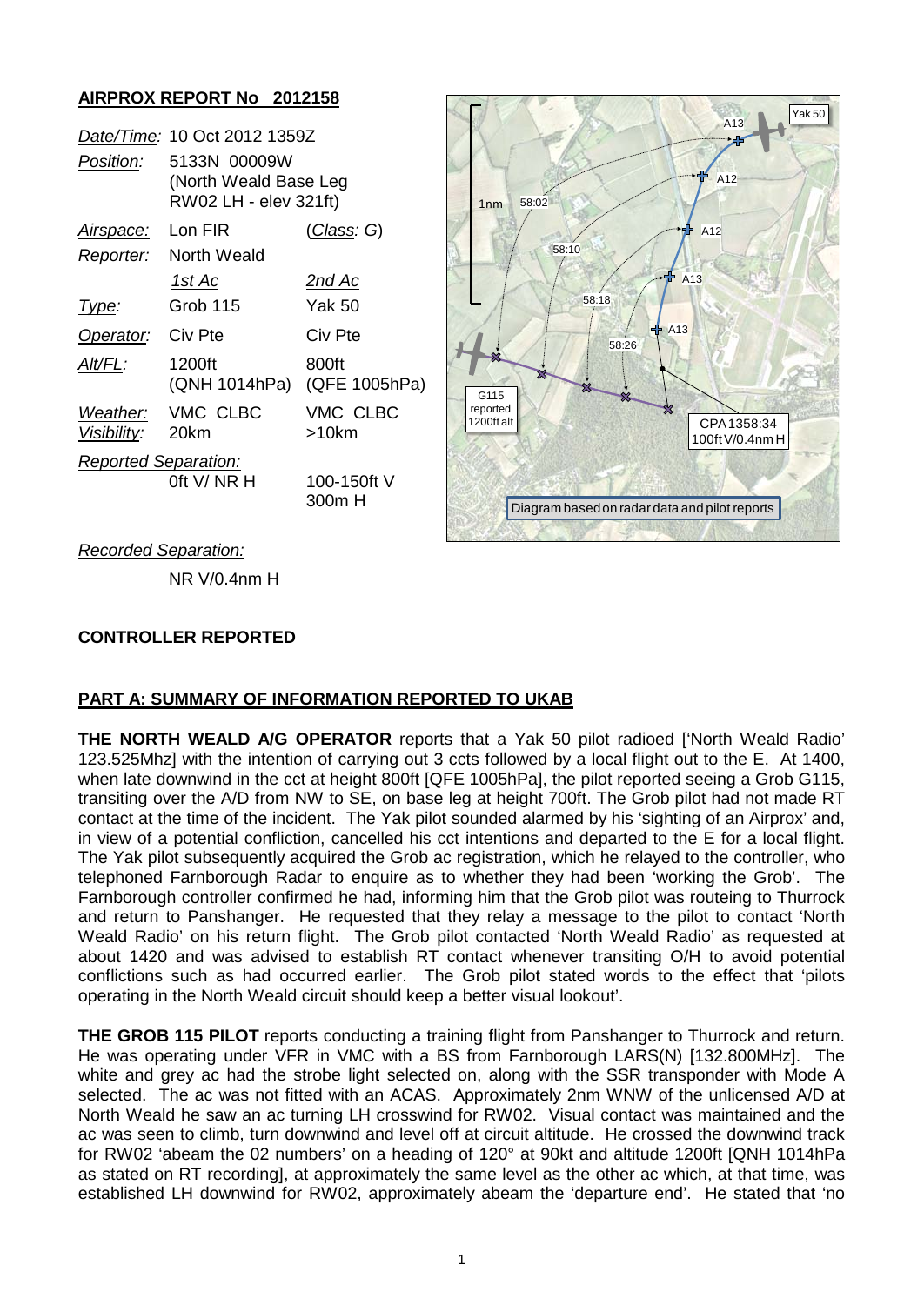avoiding action was necessary as visual contact was maintained and the continuation of course provided sufficient separation'. He maintained RT contact with 'Farnborough LARS' throughout. Approximately 3min later, '4 miles' ESE of North Weald, he was surprised to see a YAK 50 suddenly in close formation in his 4 o'clock position. The formation lasted approximately 20sec from first noticing him before he broke away behind and below. Separation during this period was no more than 10-15m. He took the same route on the return leg from Thurrock; however, this time a frequency change was made from Farnborough to North Weald Radio before crossing over the A/D. The radio operator at North Weald then advised him of the dissatisfaction that the pilot flying the Yak had expressed 'with the earlier event'. He contacted the Yak pilot once on the ground at Panshanger. Both he and his student had felt intimidated by the interception of his ac. He did not feel that the original event warranted an Airprox report.

He assessed the risk of collision as 'None'.

**THE YAK 50 PILOT** reports completing the first of 3 ccts for glide approach and engine failure practice. He was operating under VFR in VMC with an A/G service from 'North Weald Radio'. The green/grey camouflaged ac had the SSR transponder selected on with Modes A, C and S and was not fitted with strobes or an ACAS. When late downwind for RW02 LH, heading 200-205° at 100kt and passing 'abeam the numbers', he dipped his L wing to start the L turn to final, with power at idle. He saw another ac in his L 10 o'clock position passing R to L (SE bound) below him and just on the S boundary of the A/D. He was very surprised to see an ac in this position. He estimated the other ac had passed underneath his track by approximately 150-200ft a few seconds before he made visual contact. He followed the ac to 'check it wasn't Stapleford traffic' and, once seen heading towards the Thurrock area, made a visual identification and relayed the details to North Weald Radio. After a short aerobatic practice he returned to North Weald and heard the Grob pilot call for a transit back through the A/D overhead. The Grob pilot tracked through the O/H again with a direct pass a few hundred feet above his ac mid downwind, whilst making an RT transmission to the effect that 'circuit traffic should keep an eye out for him'.

He considered this event very dangerous given:

1. The type of traffic at North Weald, ranging from ultralight through to fast jet, and the lack of RT call from the Grob 115 pilot to advise of his presence.

2. Without making RT contact the Grob pilot had no idea of the potential ac type(s) on approach. Tracking across finals a few hundred feet from any traffic was very poor airmanship. A Yak 52 with a steep approach would not be far off a direct conflict with this ac. He also noted that Helimed helicopters are based at North Weald.

3. The recent accident at Shoreham demonstrated that, even with 2 ac in RT contact, the dangers of a collision were still high in the cct.

He also questioned why Farnborough didn't suggest to the Grob pilot that he call North Weald Radio on his first transit.

He assessed the risk of collision as 'Medium'.

**ATSI** reports that the Airprox occurred at 1358:25 UTC, on the SW side of North Weald A/D, within Class G airspace, between a Yakovlev Yak 50 (Yak 50) and a Grob G115 (Grob 115).

North Weald A/D operates as an unlicensed A/D and provides an A/G service on 123.525MHz. North Weald A/D lies beneath the Class D Stansted CTA-2 (1500-2500ft) and is within the Stansted TMZ-2 (SFC to 1500ft).

The Grob 115 pilot was operating VFR on a training flight, routeing from Panshanger to Thurrock and return, and was in receipt of a BS from Farnborough LARS(N) [132.8MHz]. The Yak 50 pilot was operating on a local VFR flight in the visual cct at North Weald A/D and was in communication with North Weald Radio [132.800MHz].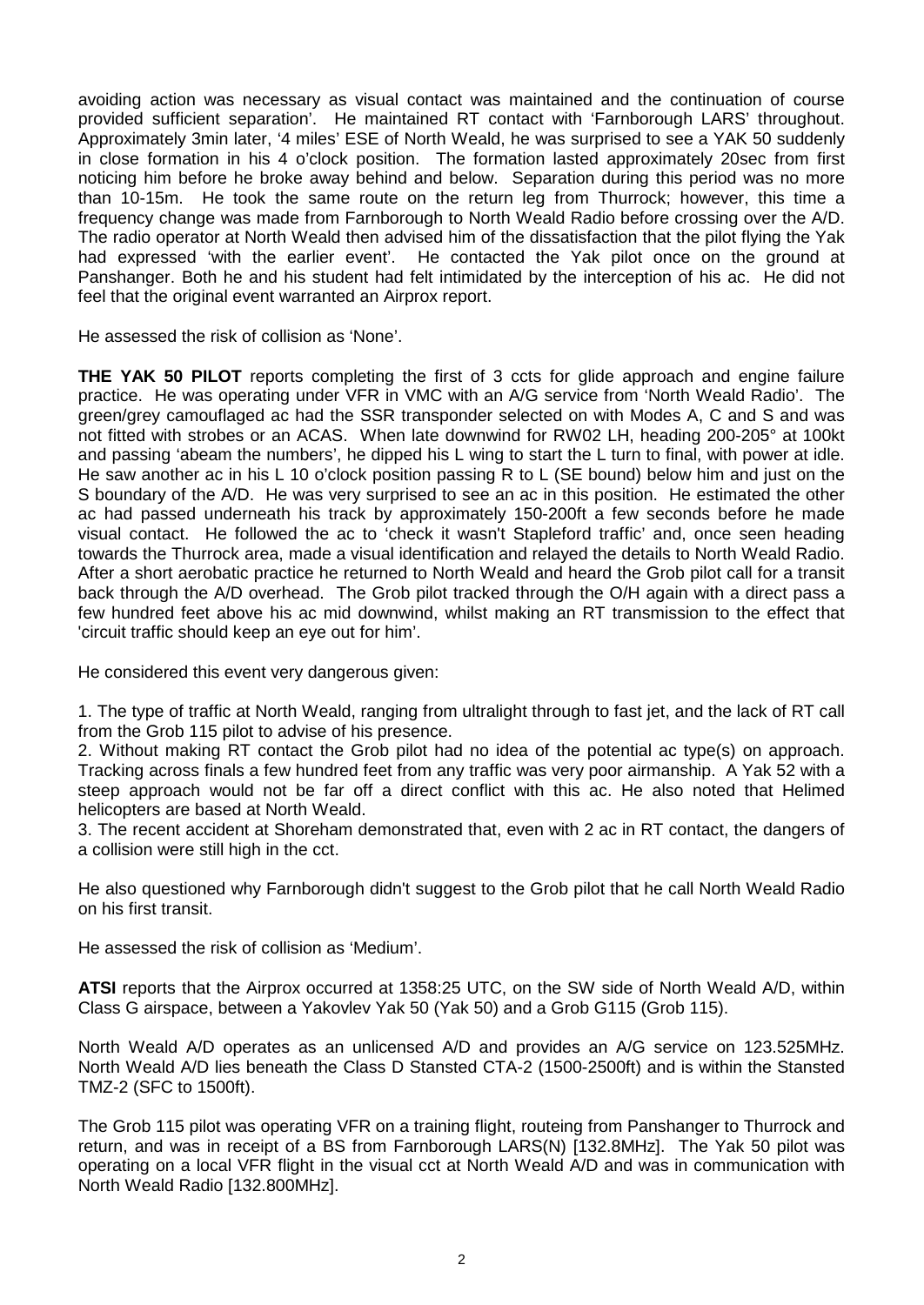CAA ATSI had access to area radar recording together with written reports from both pilots and the A/G operator at North Weald. Farnborough were not aware of the Airprox and no controller report was received. No RTF recordings were available from Farnborough as the request from ATSI was made more than 30 days after the incident due to the late receipt of pilot reports. ATSI visited North Weald to listen to the RTF recording.

The Stansted Airport weather was reported as follows: METAR EGSS 101350Z 13005KT 090V170 9999 SCT034 SCT039 13/06 Q1015=

Factual History

At 1351:48 the Grob 115 was first shown on radar, 11.1nm NW of North Weald in the vicinity of Panshanger, squawking 5031 without Mode C level reporting. With regard to access to Stansted TMZ, the London LTC Manual of Air Traffic Services Part 2 at paragraph 5.13.3.3, states:

'Upon receiving a TMZ access request from a Mode A only equipped ac, Farnborough Radar will allocate a discrete squawk and authorise entry to the TMZ without reference to TC Stansted. Farnborough will emphasise the level restriction of such an authorisation i.e. not above altitude 1500ft …'

And at paragraph 5.13.3.4 states:

'Aircraft flying inbound to or flying in the circuit pattern of Wethersfield, Andrewsfield, Hunsdon or North Weald are encouraged to operate a transponder with code A7010 (and Mode C) if so equipped. If Farnborough LARS authorise a Mode A only equipped transit of the TMZ inbound to one of these airfields, Farnborough will instruct the aircraft to select A7010 approaching the boundary of TMZ exempt airspace. It is recognised that this transfer can take place within the TMZ as the pilot might need to change frequency in time to obtain circuit joining instructions.'

At 1354:30 the Grob 115 was shown 7nm NW of North Weald, crossing the lateral boundary of the Stansted TMZ. At 1357:48 the Grob 115 was 1.8nm WSW of North Weald, tracking SE across the S side of the A/D. The Yak 50 was shown 0.6nm N of North Weald, squawking 7010 and turning crosswind for the RW02 LH cct at an altitude of 1100ft.

At 1358:00 the Yak 50 pilot advised North Weald Radio of his intention to simulate an engine failure and to overfly the A/D without undercarriage. At 1358:25 the Yak 50 was shown midpoint downwind, indicating 1300ft, with the Grob 115 in the Yak 50 pilot's 12 o'clock at a range of 0.5nm, crossing from R to L towards the RW02 threshold. The Yak 50 pilot reported traffic 'just going crosswind'. The A/G operator replied that the other traffic had not identified itself to North Weald. The Grob 115 pilot's written report indicated being visual with the Yak 50 at approximately the same level.

The CPA occurred at 1358:35, as the Yak 50 pilot continued downwind, with the Grob 115 in his half past 10 position at a range of 0.4nm.

At 1359:03, the Yak 50 pilot cancelled the simulated engine failure and reported heading E to 'come back in a few minutes'. Radar recording showed the Yak 50 pilot turning towards the Grob 115 at a range of 0.9nm. The Yak 50 is shown to follow the Grob 115 on an E'ly track at 1000ft. The Yak 50 pilot continued to follow and manoeuvred behind the Grob 115. At 1401:48, the Yak 50 was shown 0.1nm NW of the Grob 115 at 900ft. The Yak 50 pilot continued to fly parallel to the Grob 115 and at 1402:00 was shown in the Grob 115 pilot's 3 o'clock position at 0.1nm. The two ac continued converging and, at 1402:06, the distance between them reduced to less than 0.1nm. At 1402:14 the radar contacts merge with the Yak 50 indicating 800ft. The Grob 115 pilot's written report indicated his being surprised to see the Yak 50 in close formation, within 10-15m of his ac for 20sec before breaking away behind and below.

[UKAB Note(1): The Stansted 10cm radar recording at 1402:14 is reproduced below: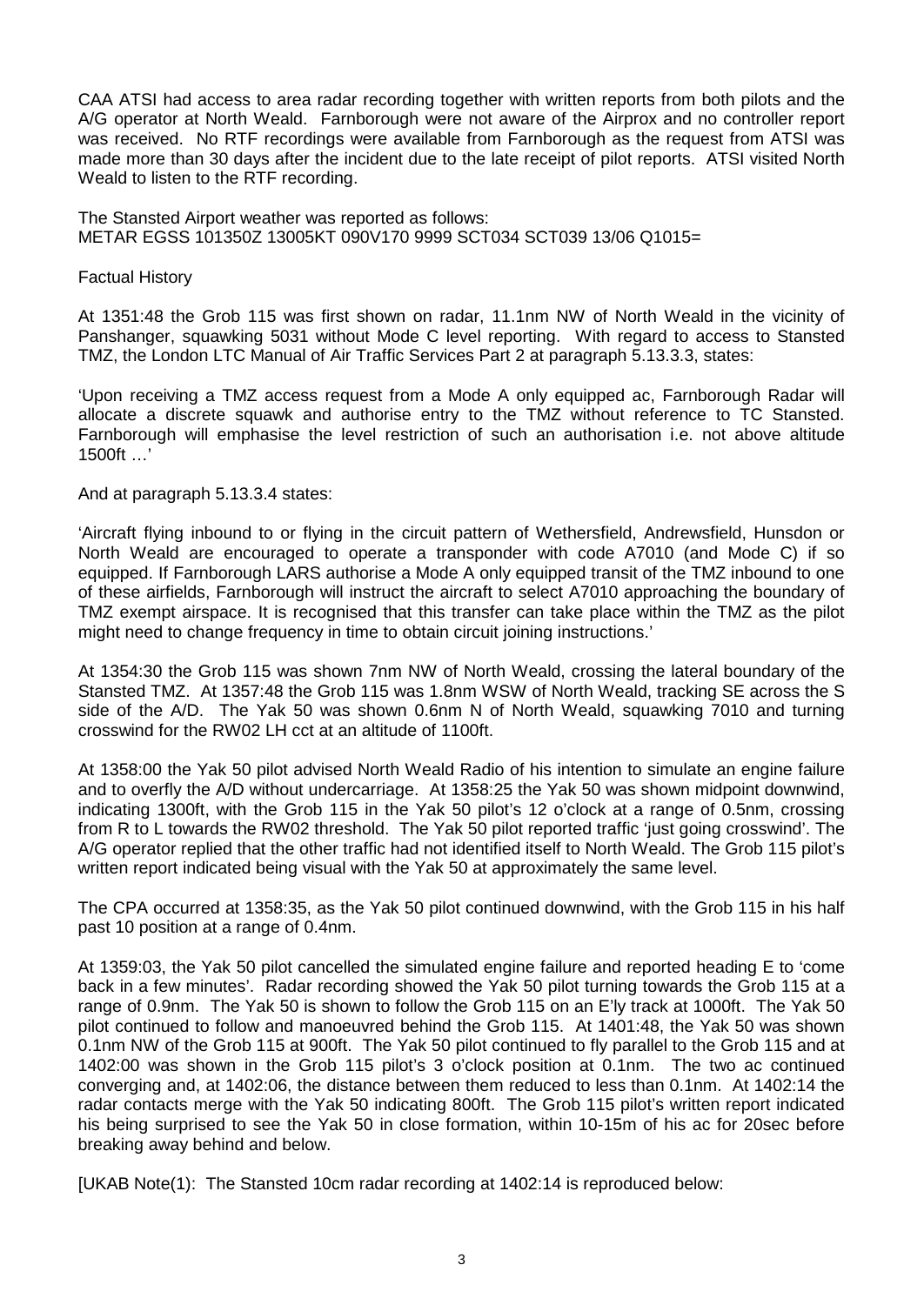

The radar contact trail is at 4sec spacing]

At 1402:18, the two ac contacts started to diverge as the Yak 50 commenced a L turn to the NE. The Yak 50 pilot contacted North Weald Radio and advised the operator of the Grob 115 ac's registration.

At 1420:05, the Grob 115 pilot contacted North Weald Radio and reported returning to Panshanger via the North Weald O/H at 1200ft on QNH 1014. North Weald Radio advised that the cct was active with a Yak 50 in the O/H, with which the Grob 115 pilot reported visual. A short discussion occurred and North Weald Radio requested in future that the Grob 115 pilot establish RT contact when transiting ivo the A/D. The Grob 115 pilot responded, indicated that pilots should 'keep their eyes open' and also agreed to call North Weald Radio in the future.

### Analysis

The Grob 115 pilot was in receipt of a BS and, given that his ac was not Mode C equipped, would have required Farnborough LARS(N) to approve the transit of the Stansted TMZ. The Grob 115 pilot remained in contact with Farnborough LARS(N).

Under a BS, the Farnborough LARS(N) controller was not required to monitor the flight. There was no indication on radar of activity in the vicinity of North Weald A/D until just prior to the incident. The Farnborough controller would not necessarily have transferred the Grob 115 pilot to North Weald Radio unless it was inbound to the A/D or had requested a change of frequency.

North Weald A/D is an unlicensed airfield and does not have an ATZ. As the Grob 115 pilot approached North Weald the Yak 50 became airborne and commenced a LH cct for RW02. This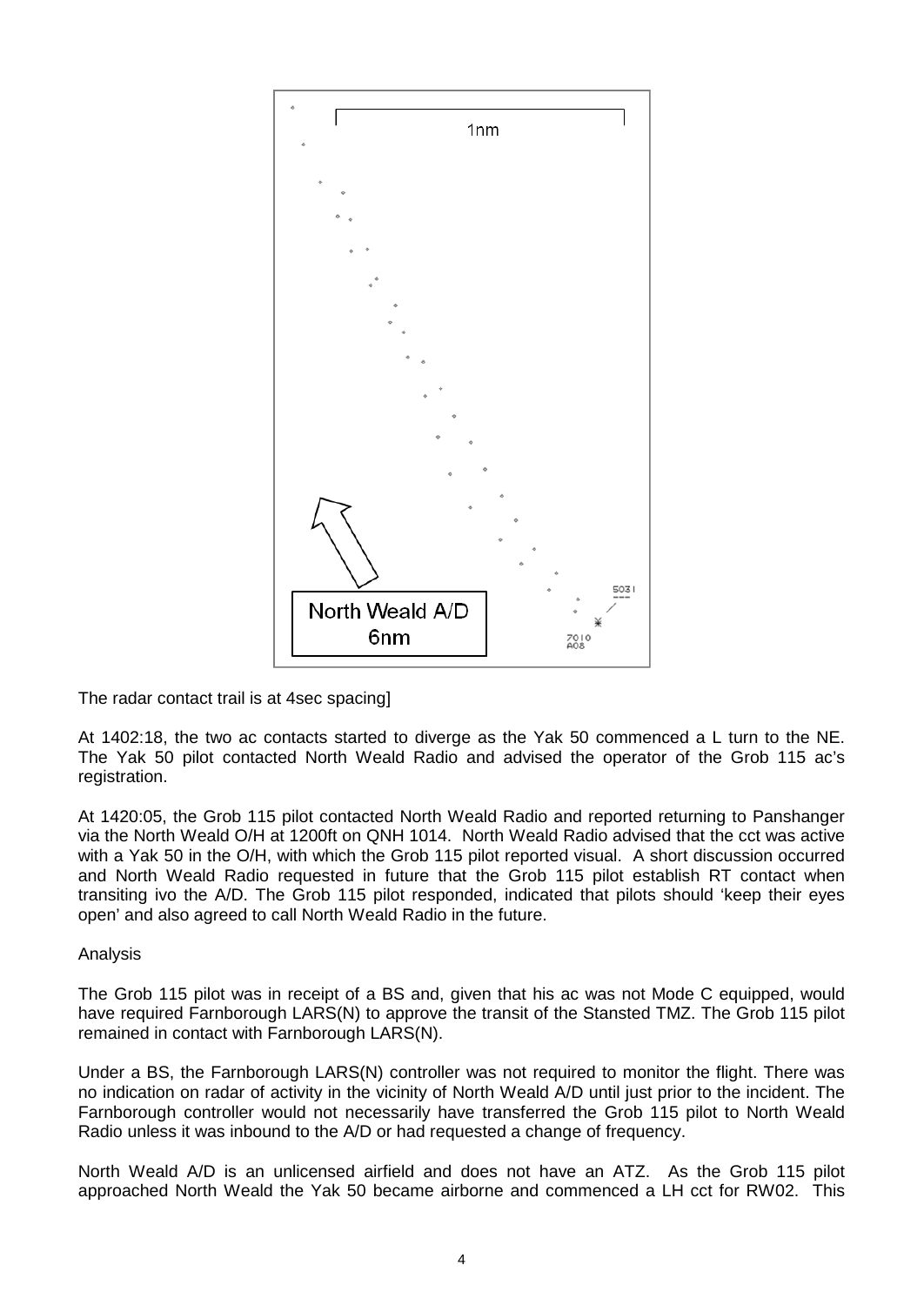resulted in the Grob 115 crossing the A/D 0.5nm ahead of the Yak 50 as it routed downwind. The Grob 115 pilot did not make any RT transmissions to North Weald Radio as he transited the A/D O/H. The RoA, Rule 12(1), states:

'(1) …, a flying machine, …flying in the vicinity of what the commander of the aircraft knows, or ought reasonably to know, to be an aerodrome shall:

(a) conform to the pattern of traffic formed by other aircraft intending to land at that aerodrome or keep clear of the airspace in which the pattern is formed…'

CAP774, Chapter 1, Page1, Paragraph 2, states:

'Within Class F and G airspace, regardless of the service being provided, pilots are ultimately responsible for collision avoidance and terrain clearance, and they should consider service provision to be constrained by the unpredictable nature of this environment.'

Subsequent to the Airprox, the Grob 115 pilot continued to the SE, followed by the Yak 50 pilot. The two ac are shown to converge until the radar contacts merge.

[UKAB Note(2): The RoA, Rule 8 (Avoiding aerial collisions) states:

'(1) Notwithstanding that a flight is being made with air traffic control clearance it shall remain the duty of the commander of an aircraft to take all possible measures to ensure that his aircraft does not collide with any other aircraft.

(2) An aircraft shall not be flown in such proximity to other aircraft as to create a danger of collision.

(3) …, aircraft shall not fly in formation unless the commanders of the aircraft have agreed to do so.']

**Conclusions** 

The Airprox occurred when the Grob 115 pilot, in receipt of a BS from Farnborough LARS(N), transited in close proximity to North Weald A/D as the cct became active and crossed 0.5nm ahead of the Yak 50, which was downwind in the visual cct for RW02 LH.

The radar replay also showed that, after the reported Airprox, the Yak 50 pilot flew into close proximity with the Grob 115.

### **PART B: SUMMARY OF THE BOARD'S DISCUSSIONS**

Information available included reports from the pilots of both ac, transcripts of the relevant RT frequencies, radar photographs/video recordings, reports from the air-ground controller involved and reports from the appropriate ATC and operating authorities.

The Board's discussion of the Airprox event centred around interpretation of Rule 12 of the RoA. It seemed clear from his report that the G115 pilot was aware of the location of North Weald A/D and that it was his responsibility to conform to the pattern of traffic formed by other aircraft intending to land there or to keep clear of the airspace in which the pattern was formed. The Board noted that there is no definition for the lateral limits of 'the pattern of traffic' and that this would be variable and depend on a number of factors including ac type and RW length. It was also noted that some highperformance ac based at North Weald require a cct pattern much larger than that flown by the Yak 50 pilot. In the absence of RT contact by the G115 pilot with the North Weald A/G operator, which would also have alerted North Weald cct traffic, the G115 pilot was only able to assess whether he was conforming or not by visually acquiring all the traffic in the North Weald cct. In the event, there was only the Yak 50, which the G115 pilot acquired when he was some 2nm WNW of the A/D and with which he maintained visual contact throughout. Given that he was visual throughout, and